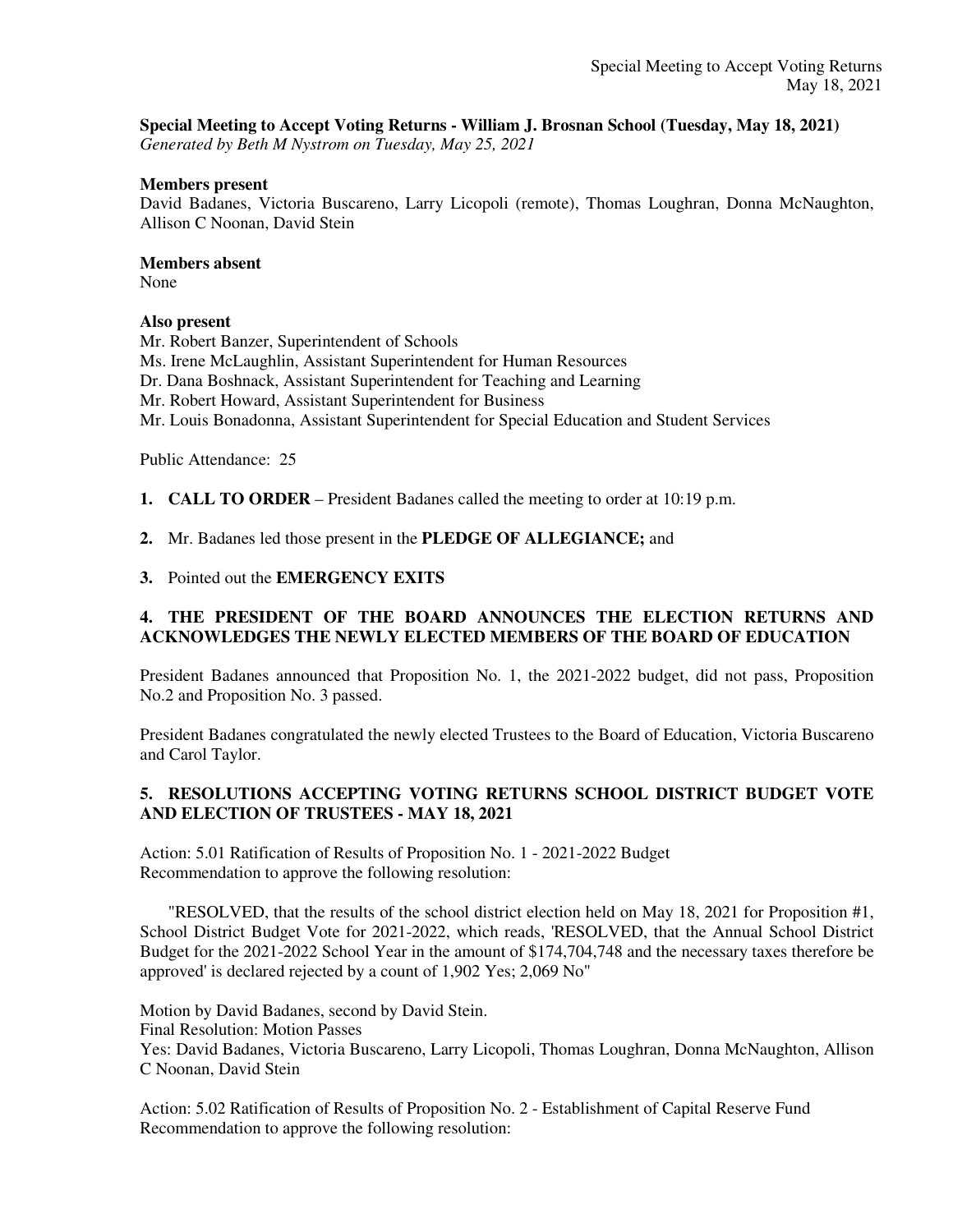"RESOLVED, that the results of the school district election held on May 18, 2021 for Proposition No. 2, School District Budget Vote for 2021-2022, which reads. 'SHALL the Board of Education, pursuant to Education Law section 3651, be authorized to establish a Capital Reserve Fund known as the "2021 Capital Reserve" for the purpose of performing the following capital improvements: HVAC and mechanical reconstruction/renovation including refurbishment of existing unit ventilators, reconstruction/renovation to nurses office, flooring replacement, door replacement, glass/glazing replacement, door hardware and lock replacement, security upgrades and enhancements, ceiling and lighting renovation/replacement, roof replacement and/or repairs and renovations, casework renovation/replacement, electrical replacement/reconstruction, fuel storage tank replacement/renovation/reconstruction, structural steel and other steel repairs/renovation, painting, exterior masonry repair, replacement/renovation, interior masonry repair, replacement/renovation, renovations and upgrades for ADA compliance, concrete renovation, landscaping renovation/upgrades, courtyard renovation/reconstruction, sidewalk and walkway repair, renovation/reconstruction, reconstruction/renovations to the library/media center, reconstruction/renovations to the little theatre, plumbing repairs and renovations, tennis court reconstruction/renovations, general construction repair/renovations, sitework repair, renovation/reconstruction, asphalt repair/renovations, energy efficiency improvements/renovation/upgrades, including the installation of solar power, and asbestos abatement all of the foregoing to include all labor, materials, equipment, apparatus and incidental cost related thereto. The maximum amount of the aforesaid Capital Reserve Fund shall be \$20,000,000, plus investment income. The probable term is to be ten (10) years; the funds are to be transferred from surplus monies in unassigned fund balance including a sum not to exceed \$2,000,000 from the 2020-2021 budget and thereafter in an annual amount of not more than \$2,000,000 for each remaining year of the probable term. Upon the establishment and funding of said reserve, the Superintendent of Schools or her designee shall be directed to deposit monies of this reserve fund in a separate bank account to be known as the "2021 Capital Reserve Fund', is declared approved by a count of 2,461 Yes; 1,425 No"

Motion by David Badanes, second by David Stein. Final Resolution: Motion Passes Yes: David Badanes, Victoria Buscareno, Larry Licopoli, Thomas Loughran, Donna McNaughton, Allison C Noonan, David Stein

Action: 5.03 Ratification of Results of Proposition No. 3 - Transportation Mileage Recommendation to approve the following resolution:

 "RESOLVED, that the results of the school district election held on May 18, 2021 for Proposition No. 3, School District Budget Vote for 2021-2022, which reads 'SHALL the Board of Education modify its public transportation eligibility effective the beginning of the 2021/22 school year to provide transportation for students in grades 6-8 from existing 1.0 mile limit to a new .75 mile limit, and students in grades 9-12 from the current 1.5 mile limit to a new 1.0 mile limit for the 2021/22 school year, at no additional cost to the District' is declared approved by a count of 2,722 Yes; 1,230 No"

Motion by David Badanes, second by David Stein. Final Resolution: Motion Passes Yes: David Badanes, Victoria Buscareno, Larry Licopoli, Thomas Loughran, Donna McNaughton, Allison C Noonan, David Stein

Action: 5.04 Ratification of Results of Election of Members to the Board of Education Recommendation to approve the following resolution:

 "RESOLVED, that the results of the school district election held on May 18, 2021, for members of the Board of Education listed below in the positions in which their names appeared on the ballot, resulted in their receiving the certified number of votes in the balloting as follows with the two (2) top vote-getters